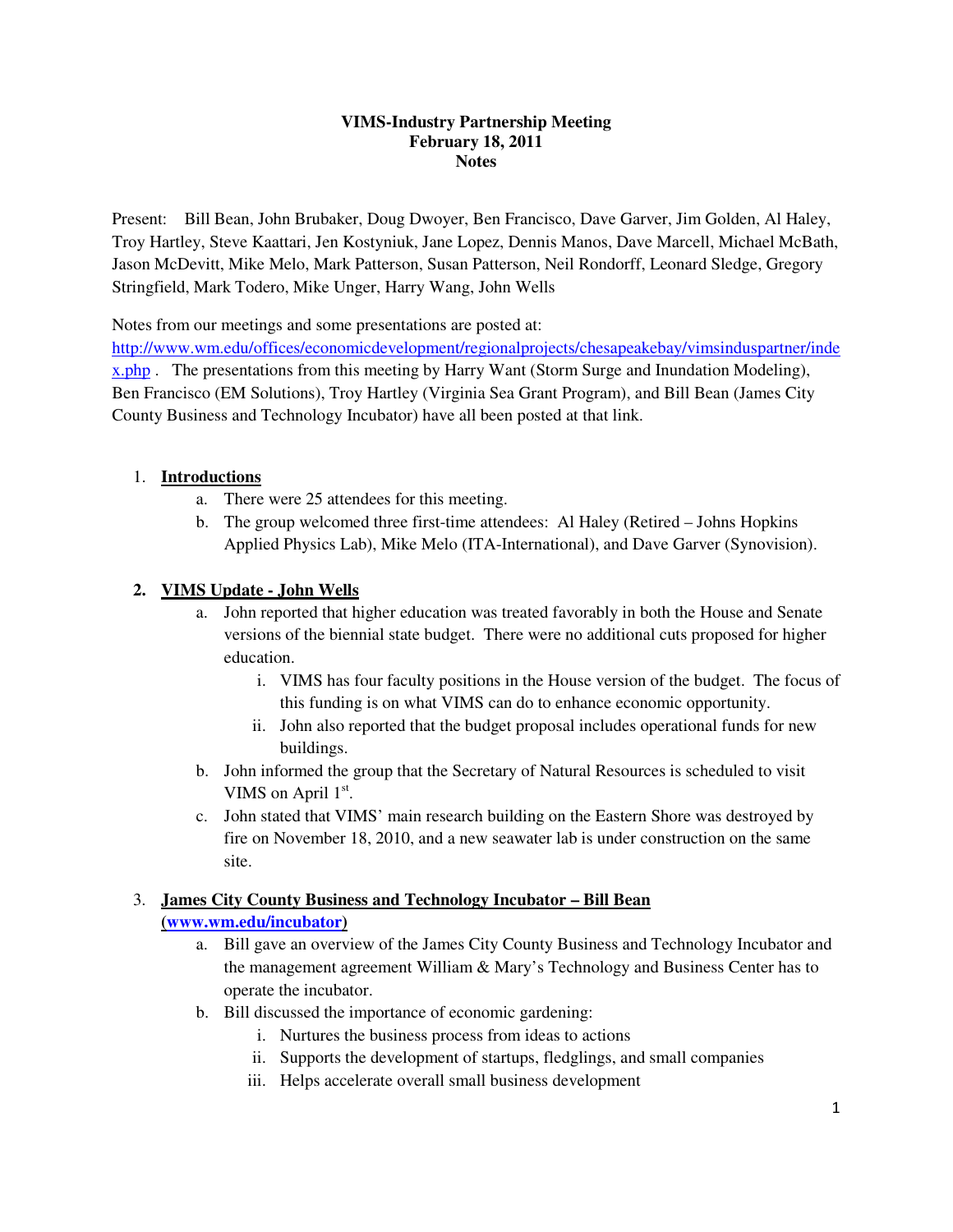- iv. Supports local economic development to grow their own
- c. Bill identified early successes of the incubator such as the company Phenom being awarded a \$100K STTR from NASA.

# **4. Storm Surge and Inundation Modeling for Nor'Easter Event in the Chesapeake Bay and Super Regional Test Bed in the Gulf of Mexico – Harry Wang**

- a. Harry provided an update on the results of his model that was used during the November 2009 Nor'easter storm.
	- i. VIMS storm surge and inundation model has greater resolution that the SLOSH model. The VIMS model also makes predictions with 10% error versus 20% error using the SLOSH model.
- b. Harry discussed the Super Regional Test Bed that includes the Atlantic Ocean from Canada to South America and the Gulf of Mexico.
- c. Harry provided a funding update for the Chesapeake Inundation Prediction System (CIPS).
	- i. Three year funding from NOAA ended in December 2010. The CIPS team is looking for new funding sources to further enhance CIPS.

# 5. **Overview of EM Solutions – Ben Francisco (www.emsolutionsinc.com)**

- a. Ben Francisco provided an overview of EM Solutions.
	- i. EM Solutions has modeling and simulation expertise in operations research, simulation development, statistics, network engineering, information assurance, mathematics, meteorology, oceanography, engineering, physics, and biology.
	- ii. EM Solutions has developed capabilities to move biometric information across federal agencies. The company has also developed a high end decision support system for alternative energy and environmental related work.
- b. Ben stated that EM Solutions is open to discuss opportunities to leverage its computing system to look at patterns/clusters of data from large data sets.

# 6. **Virginia Sea Grant Program Request for Proposals – Troy Hartley (www2.vims.edu/seagrant)**

- a. Troy Hartley discussed the open RFPs for the Virginia Sea Grant Program
	- i. Virginia/Maryland/Deleware Regional RFP focus is on offshore energy development; land use decisions and water quality impacts; and socioeconomic processes and impacts
	- ii. Virginia Coastal Marine Science RFP focus is on healthy coastal ecosystem; and safe and sustainable seafood
	- iii. Virginia Coastal Community Adaptation RFP focus is on coastal community clients and partners
	- iv. Mid-Atlantic Sea Level Rise and Inundation focus is on community vulnerability; and market/audience segmentation
- b. Troy also provided the group with information on the National Sea Grant SBIR program